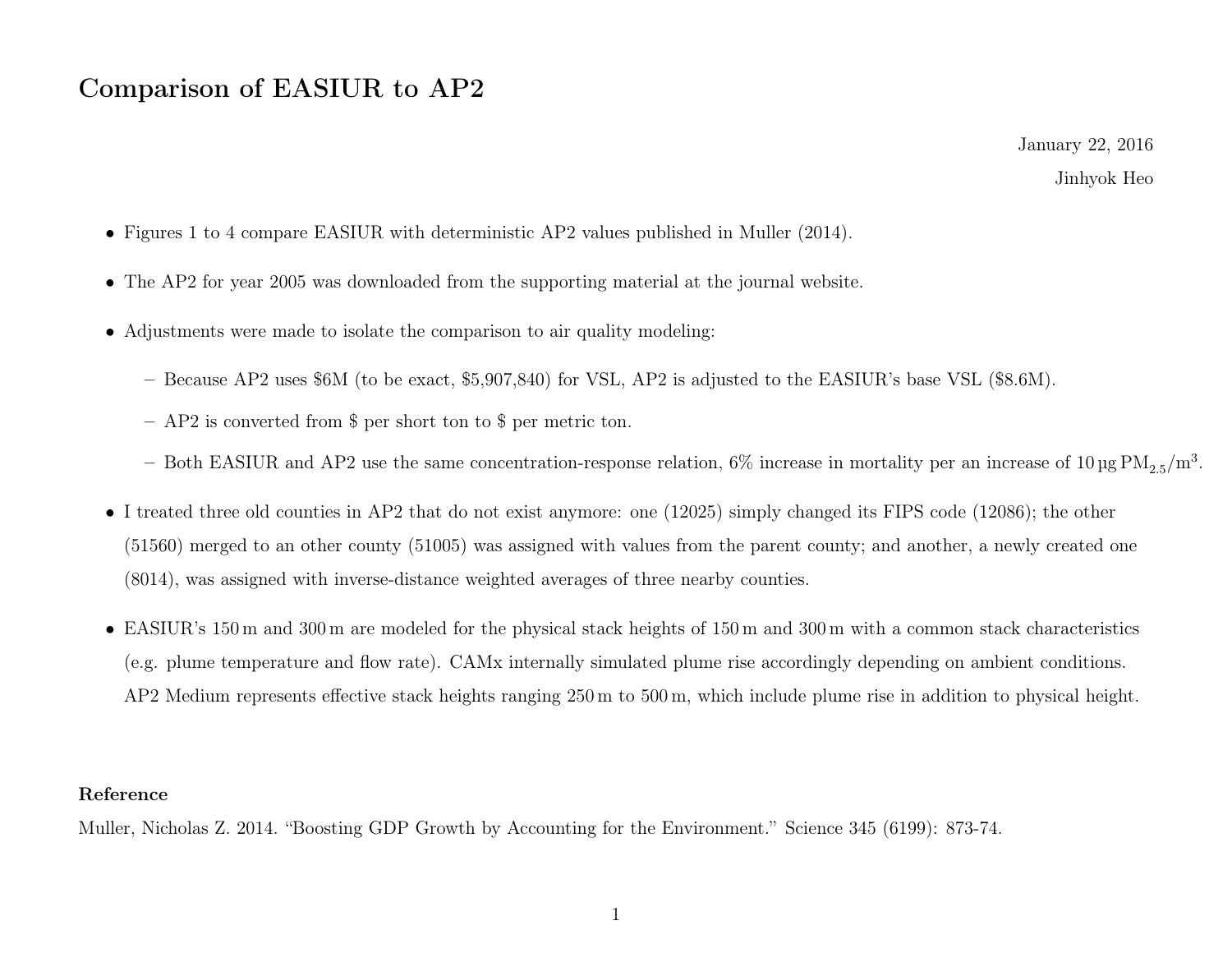

Figure 1: EASIUR v.s. AP2 (Muller, 2014) for ground-level emissions. For each county, AP2's estimate is divided by EASIUR's. Yellow areas indicate where AP2 reported negative values.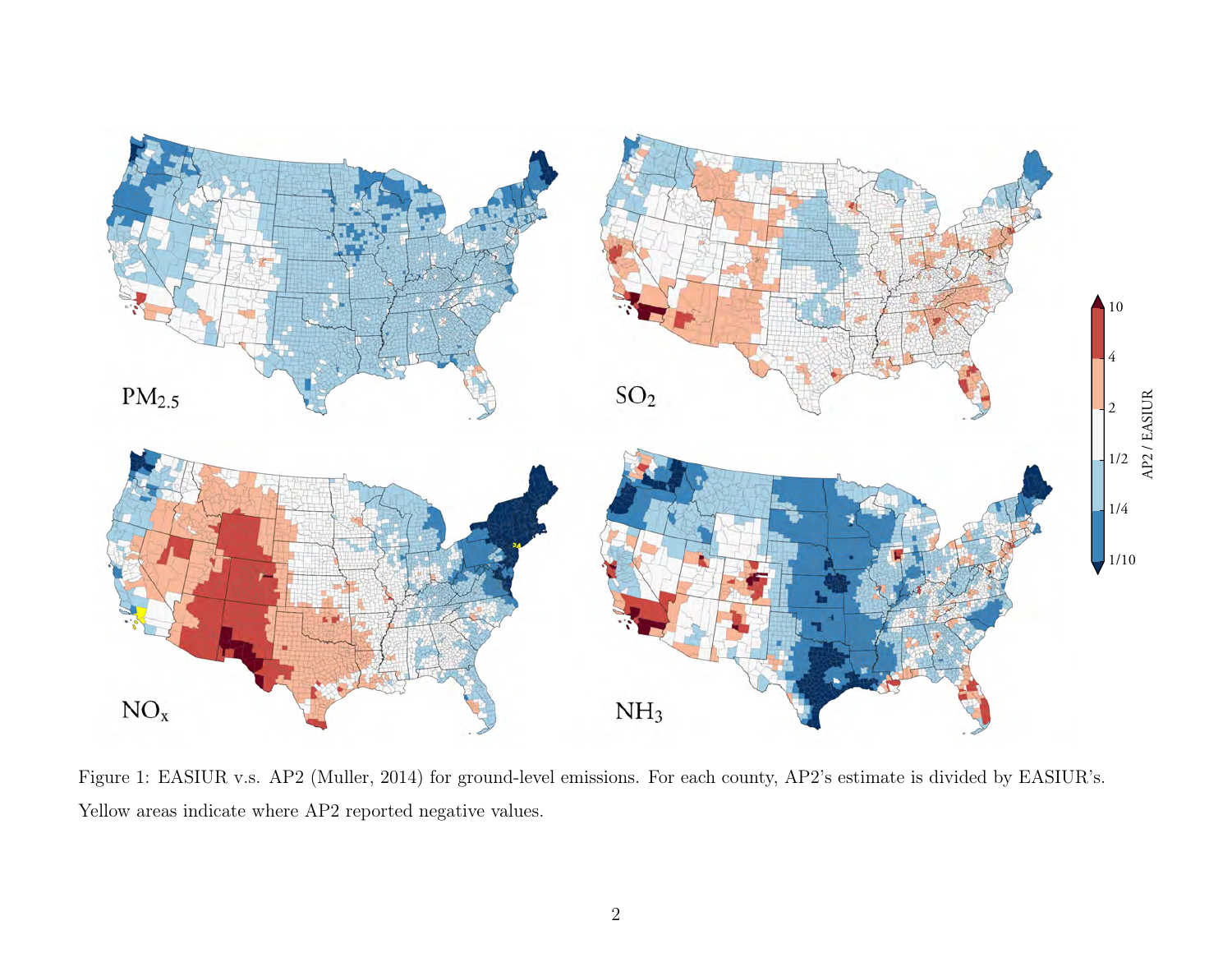

Figure 2: EASIUR 150 m v.s. AP2 Medium (Muller, 2014). EASIUR 150 m indicates a 150 m physical stack height while AP2 Medium is modeled for effective stack heights ranging 250 m to 500 m.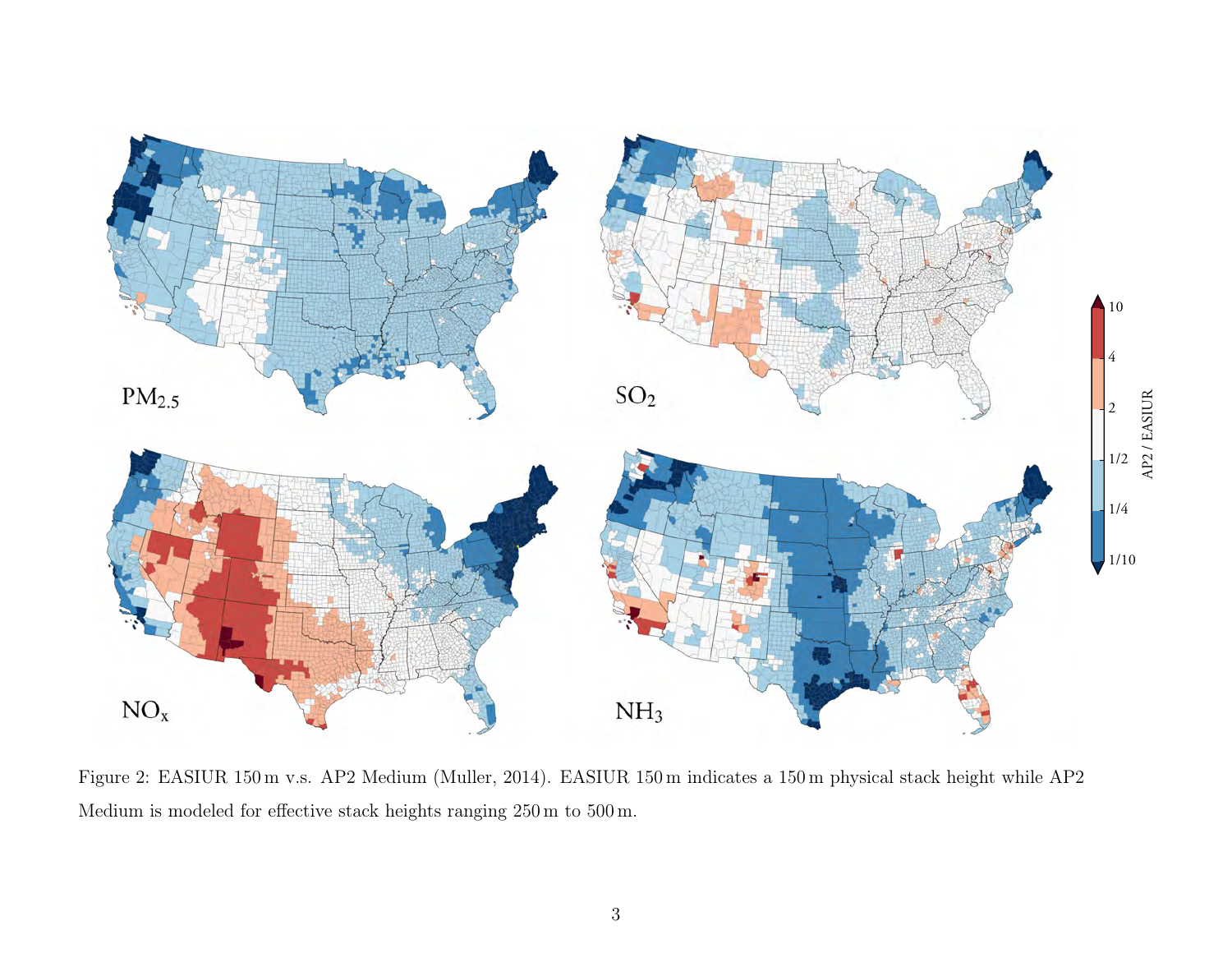

Figure 3: EASIUR 300 m v.s. AP2 Medium (Muller, 2014). EASIUR 300 m indicates a 300 m physical stack height while AP2 Medium is modeled for effective stack heights ranging 250 m to 500 m.